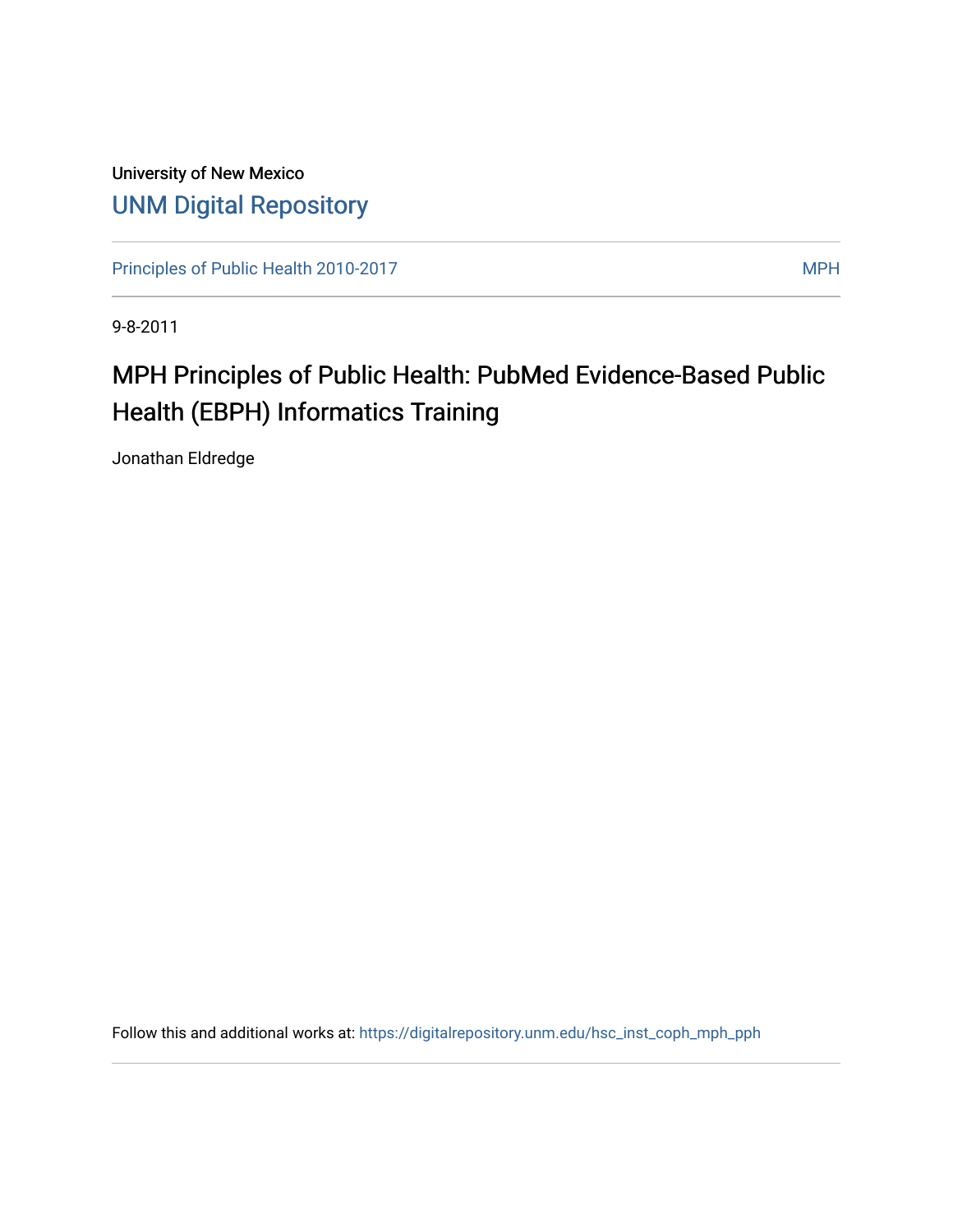

## MPH Principles of Public Health

# **PubMed Evidence-Based Public Health (EBPH) Informatics Training**

## **Individual Student Number \_\_\_\_\_\_\_\_\_\_**

Session One. September 8, 2011

## **Directions:**

When asked by the instructor, volunteer to search and then individually check-off one of the following subjects in *PubMed* using the EBPH searching techniques for:

- Epidemiology
- Prevention & Control
- Risk Factors

| Subject               | Leukemia                            |
|-----------------------|-------------------------------------|
| Alcoholism            | Lung Neoplasms                      |
| Asthma                | Lymphoma                            |
| Bacterial Pneumonia   | Melanoma                            |
| Bipolar Disorder      | Myocardial Ischemia                 |
| <b>Breast Cancer</b>  | Prostate Cancer                     |
| Cardiac Arrhythmias   | Schizophrenia                       |
| Colon Neoplasms       | Tuberculosis                        |
| Depression            | Instructor-Approved Student Choice: |
| Hantavirus Infections |                                     |
| Heart Failure         |                                     |
| Hepatitis C           |                                     |
| <b>HIV</b> Infection  |                                     |

**Directions**: Complete your separate searches for the (1) epidemiology, (2) prevention & control, and (3) risk factors form of EBPH technique. Access your history via the Advanced Search link while viewing your PubMed search results. Copy and paste your single best search for each category into a Word document with your secret student number and topic on top. Email your Word document to Dr. Eldredge at: <jeldredge@salud.unm.edu>. Do not identify yourself in this document, but do identify yourself in the email. You will be emailed another student's search and asked to apply the rubrics below to evaluate this other student's searches.

#### **Epidemiology Question:**

| <b>Activity</b>                                              | Correct? |
|--------------------------------------------------------------|----------|
| Began with and correctly used the MeSH Database              |          |
| Selected a single appropriate MeSH term, based on definition |          |
| Selected the most appropriate subheading                     |          |
| Restricted to major heading                                  |          |
| Applied search strategy to PubMed                            |          |
| Limited to Human                                             |          |
| Limited to English-language                                  |          |